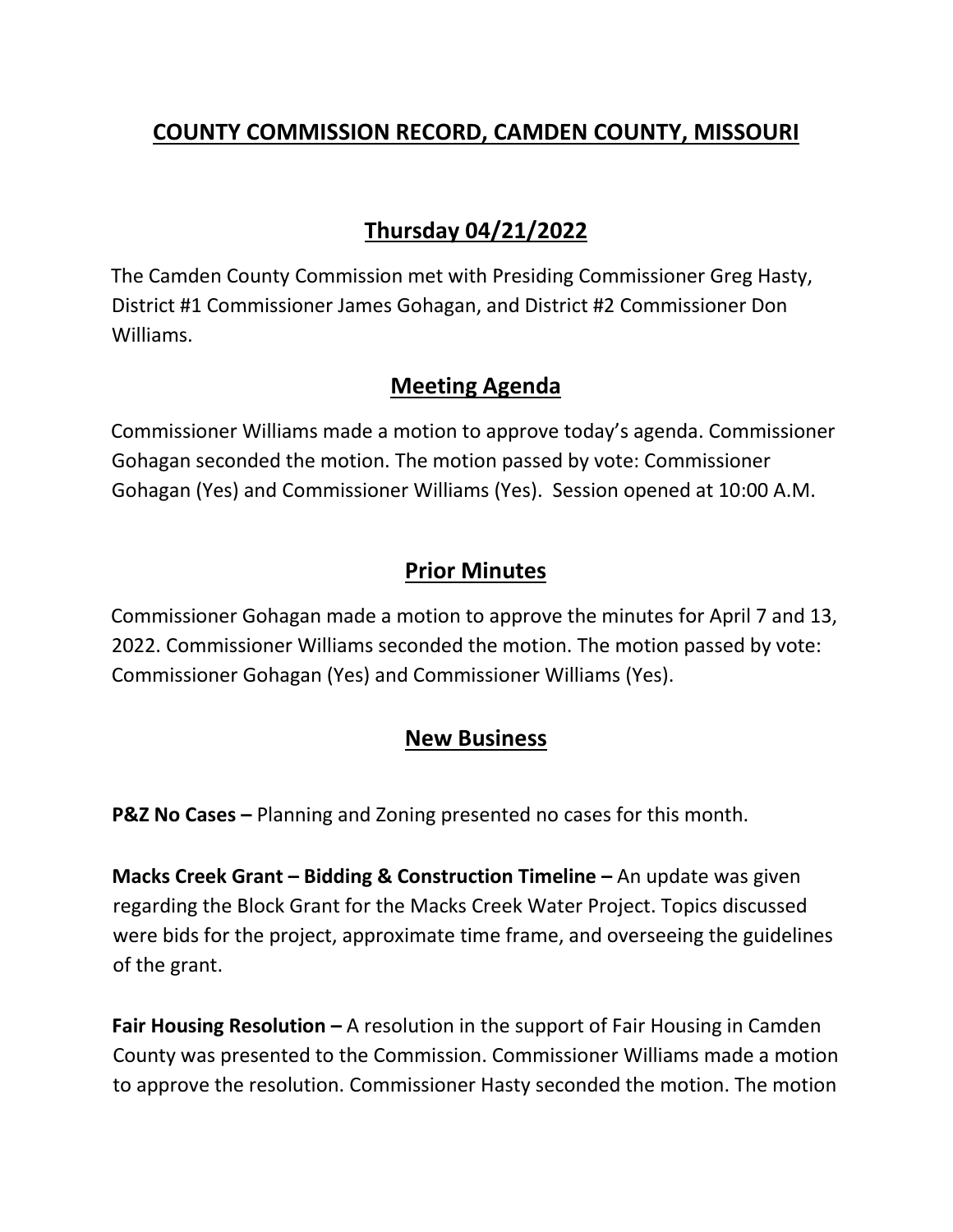passed by vote: Commissioner Williams (Yes), Commissioner Gohagan (Abstained), and Commissioner Hasty (Yes).

| Presiding Commissioner<br>Greg Hasty    |  |
|-----------------------------------------|--|
| <i>Commission Clerk</i><br>Rowland Todd |  |

CAMDEN COUNTY COMMISSION 1 Contr.Circle NW Suite #1<br>Camdenton, Missouri 65020 573-317-3850

1st District Commissioner James Gohagan 2nd District Commissioner Don Williams

#### **FAIR HOUSING RESOLUTION**

In keeping with our fundamental belief that housing is an essential human right, it follows that the right is extended to all, regardless of race, economic status, ability or disability, sexual preference, or any other protected class. Supporting equity in housing leads to enhanced equity in opportunity for employment, education, financial growth, transportation, and connectivity to the wealth of experiences and advantages available to us in Camden County Missouri. Therefore the Camden County Commission urges all citizens to support Fair Housing in our County and Communities

ADOPTED this the  $2 \mid$  day of  $\bigcap_{\mathcal{P}}$  P2.11 2022

**SEAL** 

County Clerk Rowland Todd

Pre<u>siding</u> Commissidner Greg Hasty

**Ist District Commissioner** James Gohagan

 $4/2<sub>4</sub>$ 

2<sup>nd</sup> District Commissioner Don Williams

At 10:35 Commissioner Williams made a motion to recess until 11:00 A.M. Commissioner Gohagan seconded the motion. The motion passed by vote: Commissioner Williams (Yes) and Commissioner Gohagan (Yes).

At 11:00 Commissioner Williams made a motion to go out of recess. Commissioner Hasty seconded the motion. The motion passed by vote: Commissioner Williams (Yes) and Commissioner Hasty (Yes).